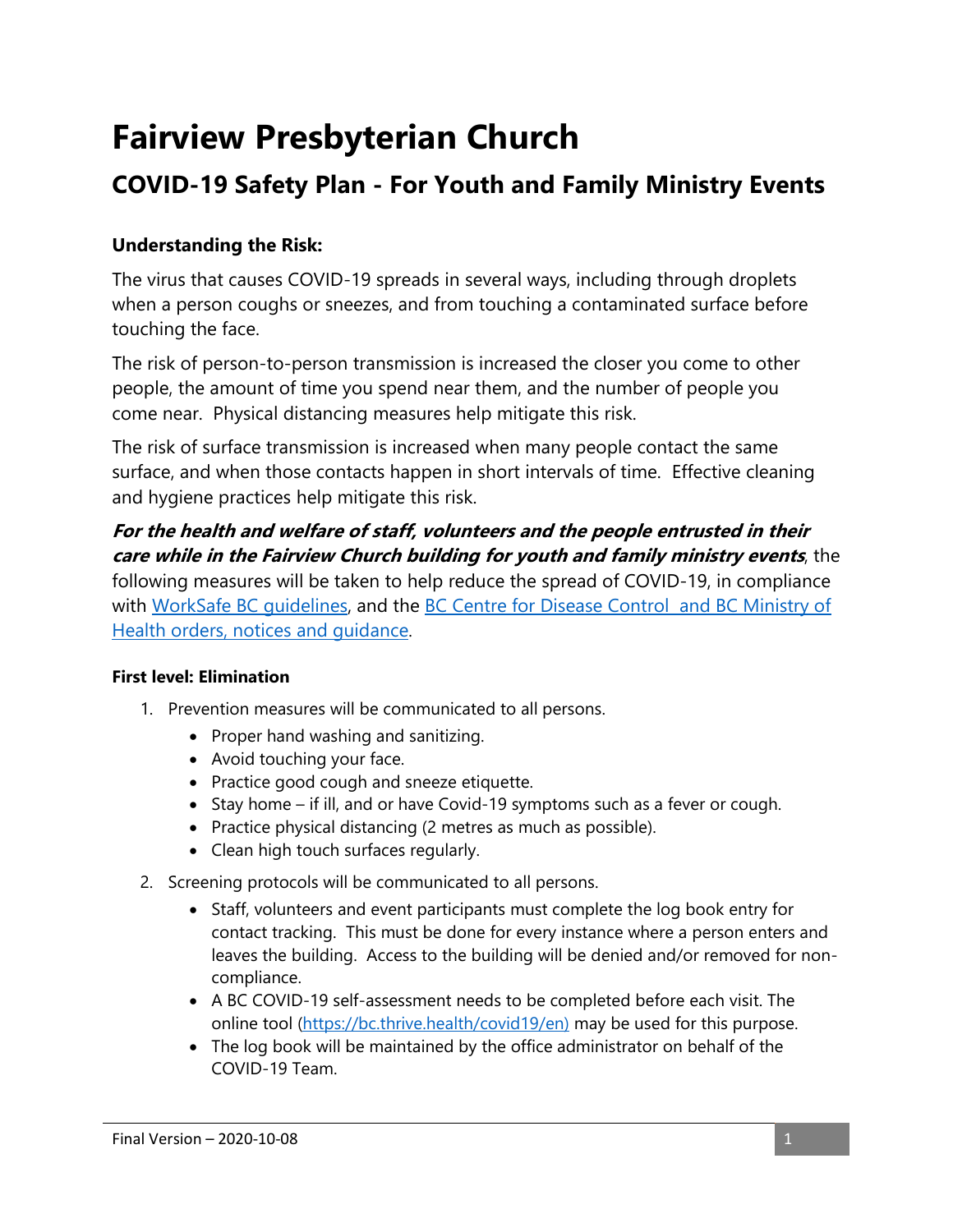- 3. Information and signs will be placed on the church property to inform and reinforce transmission elimination guidelines:
	- a. Physical Distancing Poster: [http://www.bccdc.ca/Health-Professionals-](http://www.bccdc.ca/Health-Professionals-Site/Documents/COVID19_PhysicalDistancingPoster.pdf)[Site/Documents/COVID19\\_PhysicalDistancingPoster.pdf](http://www.bccdc.ca/Health-Professionals-Site/Documents/COVID19_PhysicalDistancingPoster.pdf)
	- b. Help Prevent the spread of COVID-19, entry check for visitors: [https://www.worksafebc.com/en/resources/health-safety/posters/help-prevent](https://www.worksafebc.com/en/resources/health-safety/posters/help-prevent-spread-covid-19-entry-check-visitors?lang=en)[spread-covid-19-entry-check-visitors?lang=en](https://www.worksafebc.com/en/resources/health-safety/posters/help-prevent-spread-covid-19-entry-check-visitors?lang=en)
	- c. Help Prevent the spread of COVID-19, cover coughs and sneezes: [https://www.worksafebc.com/en/resources/health-safety/posters/help-prevent](https://www.worksafebc.com/en/resources/health-safety/posters/help-prevent-spread-covid-19-cover-coughs-sneezes?lang=en)[spread-covid-19-cover-coughs-sneezes?lang=en](https://www.worksafebc.com/en/resources/health-safety/posters/help-prevent-spread-covid-19-cover-coughs-sneezes?lang=en)
	- d. Hand washing: [http://www.bccdc.ca/Health-Professionals-](http://www.bccdc.ca/Health-Professionals-Site/Documents/COVID19_Handwashing%20Poster_MD%20offices.pdf)[Site/Documents/COVID19\\_Handwashing%20Poster\\_MD%20offices.pdf](http://www.bccdc.ca/Health-Professionals-Site/Documents/COVID19_Handwashing%20Poster_MD%20offices.pdf)
- 4. Safety protocols will be monitored and enforced.
	- a. Maximum number in the building will comply with current health ministry guidelines. For phase 3, this number is 50, however, for the purpose of using the building for youth and family ministry events, this number will be significantly smaller and determined by the event leader in compliance with physical spacing guidelines.
	- b. Written consent will be acquired from parents or guardians of a minor (under the age of 19, for minors to participate.
	- c. The lounge, sanctuary, downstairs hall, closest washrooms and all passage ways leading directly from one permitted area to another will be the only areas accessible for the events. The rooms used must be noted in the log book.
	- d. Masks must be worn by all for the full time that they are in the building, except where activities can be safely carried out by physical distancing. The ministry leader will be responsible for communicating the mask protocol in effect for each event.
	- e. Where and when possible, adequate ventilation will be provided in the form of open doors and windows.
	- f. The church office door will be the only entry and exit point used during ministry events.

#### **Second Level: Engineering Controls (Barriers / Partitions)**

- 1. Hand sanitizers station immediately inside the office entry door. Additional hand sanitizing dispensing bottles will be located in convenient locations throughout the building.
- 2. The lounge washroom needs to be upgraded to be touchless motion-sensor taps and automated flush toilets.
- 3. Sanitizer spray bottles to spray all washroom services after each use and directions for users.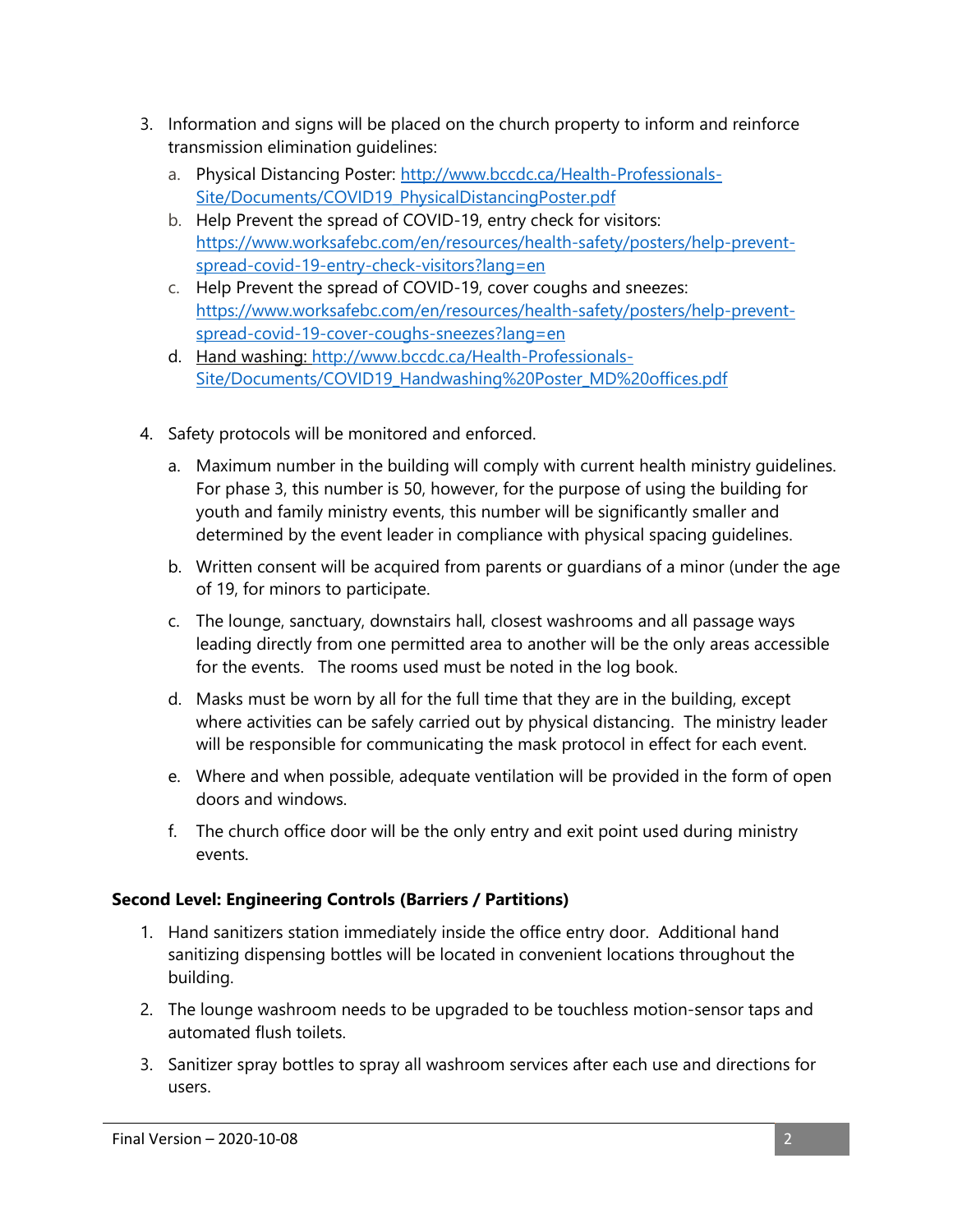4. Sanitized wipes to wipe off phones after use by non-ministry staff.

#### **Third Level: Administration Controls**

Staff and volunteers will be trained on the protocols. Staff and volunteers with provide verbal instructions on protocols to others as required to ensure compliance.

#### **Cleaning protocols**

- 1. Instruction and training will be provided in cleaning and wiping down high touch areas and equipment. The cleaning protocol will follow the BC CDC guidelines [\(http://www.bccdc.ca/health-info/diseases-conditions/covid-19/prevention](http://www.bccdc.ca/health-info/diseases-conditions/covid-19/prevention-risks/cleaning-and-disinfecting)[risks/cleaning-and-disinfecting](http://www.bccdc.ca/health-info/diseases-conditions/covid-19/prevention-risks/cleaning-and-disinfecting) and [http://www.bccdc.ca/Health-Info-](http://www.bccdc.ca/Health-Info-Site/Documents/CleaningDisinfecting_PublicSettings.pdf)[Site/Documents/CleaningDisinfecting\\_PublicSettings.pdf\)](http://www.bccdc.ca/Health-Info-Site/Documents/CleaningDisinfecting_PublicSettings.pdf).
- 2. Spaces used for youth and family ministry events will be sanitized by the cleaners as determined by the Board of Managers. The level of cleaning may be modified if the space will remain vacant for a minimum of 48 hours between uses. This time period is supported by current research [\(http://www.bccdc.ca/health-info/diseases](http://www.bccdc.ca/health-info/diseases-conditions/covid-19/common-questions)[conditions/covid-19/common-questions](http://www.bccdc.ca/health-info/diseases-conditions/covid-19/common-questions) - "[How long can the COVID-19 virus last on](http://www.bccdc.ca/health-info/diseases-conditions/covid-19/common-questions#3528)  [surfaces?](http://www.bccdc.ca/health-info/diseases-conditions/covid-19/common-questions#3528)")
- 3. All equipment used in the event will be collected and disinfected at the end of each session.

#### **Fourth Level: Personal Protective Equipment (PPE)**

Personal protective equipment will be supplied to the ministry staff. Volunteers and participants will be required to supply their own PPE.

Masks will be available for those who forgot to bring one.